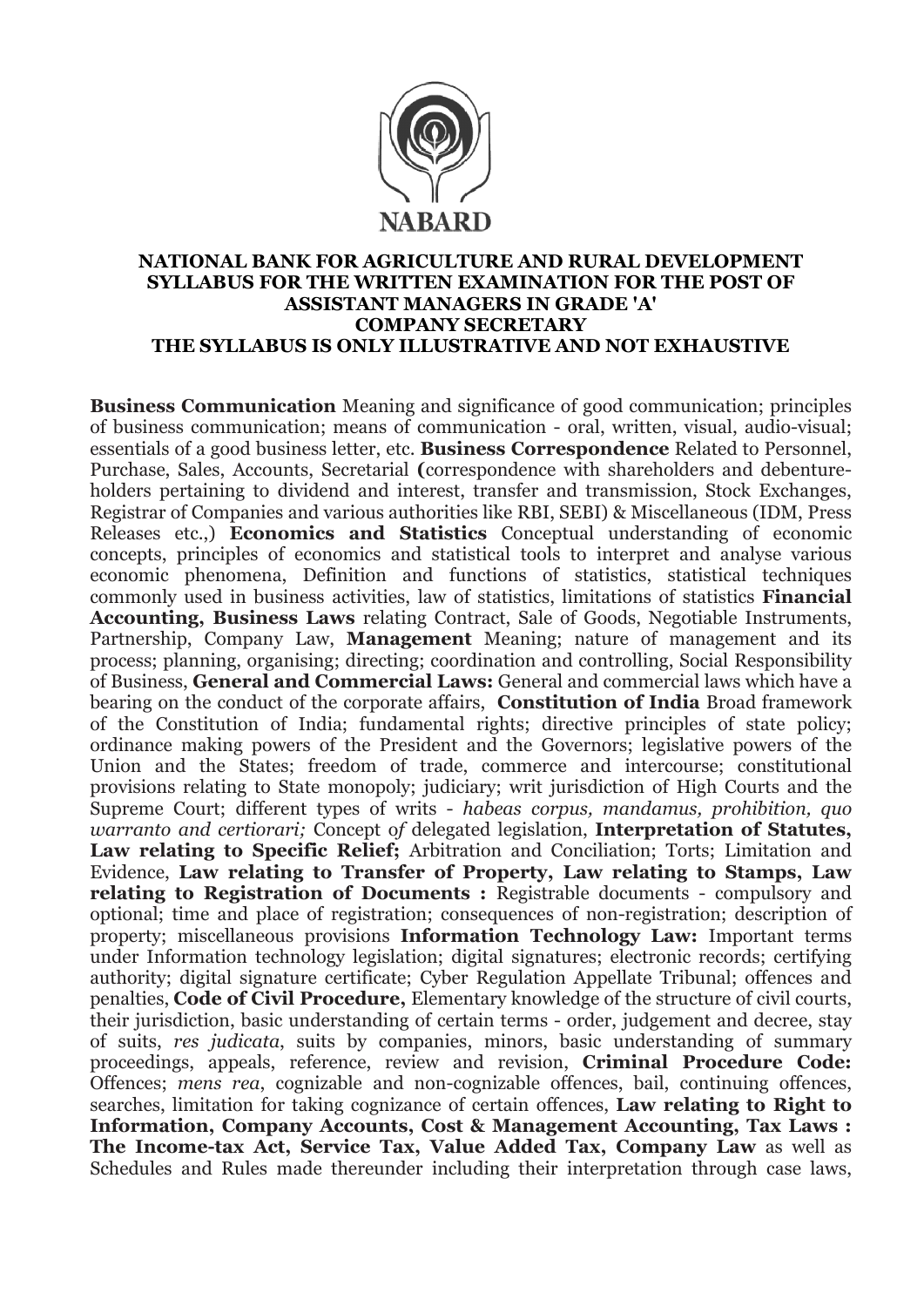departmental circulars, clarifications, notifications, etc. Incorporation and its Consequences: Types of companies and their incorporation; memorandum and articles of association and their alteration; registered office; publication of name; commencement of business; contracts; deeds; common seal; effect of incorporation, Re-registration and registration of unregistered joint-stock companies. The doctrine of *ultra-vires*, constructive notice and indoor management. *Promoters* - meaning and importance; position, duties and liabilities. Financial Structure: Concept of capital and financing of companies, sources of capital; classes and types of shares; equity with differential rights; issue of shares at par, premium and discount; etc., Membership, Depositories and Transfer/Transmission: *Membership* - modes of acquiring membership; rights and privileges of members, register of members; dematerialisation and rematerialisation of securities; transfer and transmission of securities in physical and depository modes; nomination. Management and Control of Companies *Directors* – appointment/reappointment, qualifications, disqualifications, remuneration, vacation of office, retirement, resignation and removal; loans to directors; powers and duties; office or place of profit; role of directors; contracts in which directors are interested, Dividend: Profit and ascertainment of divisible profits; declaration and payment of dividend; treatment of unpaid and unclaimed dividend; transfer of unpaid and unclaimed dividend to Investor Education and Protection Fund Investments, Loans and Deposits: Law relating to making investments in and granting loans to other bodies corporate and giving guarantees and providing security, Invitation, acceptance, renewal, repayment, default and remedies. Accounts and Audit, Board's Report and Disclosures– preparation; disclosures; directors' Responsibility statement, Compliance certificate – need and purpose; issue and signing by practising company secretary; disclosure and filing, Compromises and Arrangements, Societies, Co-operative Societies, Trusts, Producer Companies and Limited Liability Partnerships, Economic and Labour Laws: Industries Development and Regulation, Trade, Competition and Consumer Protection, Concept of competition, development of competition law, Consumer protection law; objects; rights of consumers; nature and scope of remedies; appearance before Consumer Dispute Redressal Forums, Essential Commodities and Standards of Weights and Measures, Management of Foreign Exchange Transactions, Pollution Control and Environmental Protection, Management of Intellectual Property Rights, Prevention of Money Laundering, Minimum Wages Act, 1948, Payment of Bonus Act, 1965, Payment of Gratuity Act, 1972, Employees' Provident Funds and Miscellaneous Provisions Act, 1952, Employees' State Insurance Act, 1948, Workmen's Compensation Act, 1923, Contract Labour (Regulation and Abolition) Act, 1970, Industrial Disputes Act, 1947, Industrial Employment (Standing Orders) Act, 1946, Factories Act, 1948, Securities Laws and Compliances: Securities Contracts (Regulation) Act, 1956; SEBI Act, 1992; Depositories Act, 1996; authorities governing capital markets; objective, power and functions of SEBI; Securities Appellate Tribunal, appearance before SAT. Issue Management and Compliances, Resource Mobilisation in International Capital Market. Company Secretarial Practice: E-governance (MCA – 21) : *Important Features of MCA-21- C*IN, DIN, DSC, CFC, SRN, etc; E-forms and on-line filing and inspection of documents. Company Formation and Conversion, Alteration of Memorandum and Articles, Issue and Allotment of Securities, Membership and Transfer/Transmission, Directors and Managerial Personnel, *Company Secretary* – *Company Secretary in Practice* – Functions ; procedure for appointment, resignation and removal of company secretary in practice, *Auditors :*Procedure for appointment/reappointment, resignation and removal of statutory auditors and branch auditors; appointment of cost auditors; special auditors; CAG audit, **Decision**making Forums and Meetings, Preparation & Presentation of Reports, Intercorporate Loans, Investments, Guarantees and Security : Procedure for making